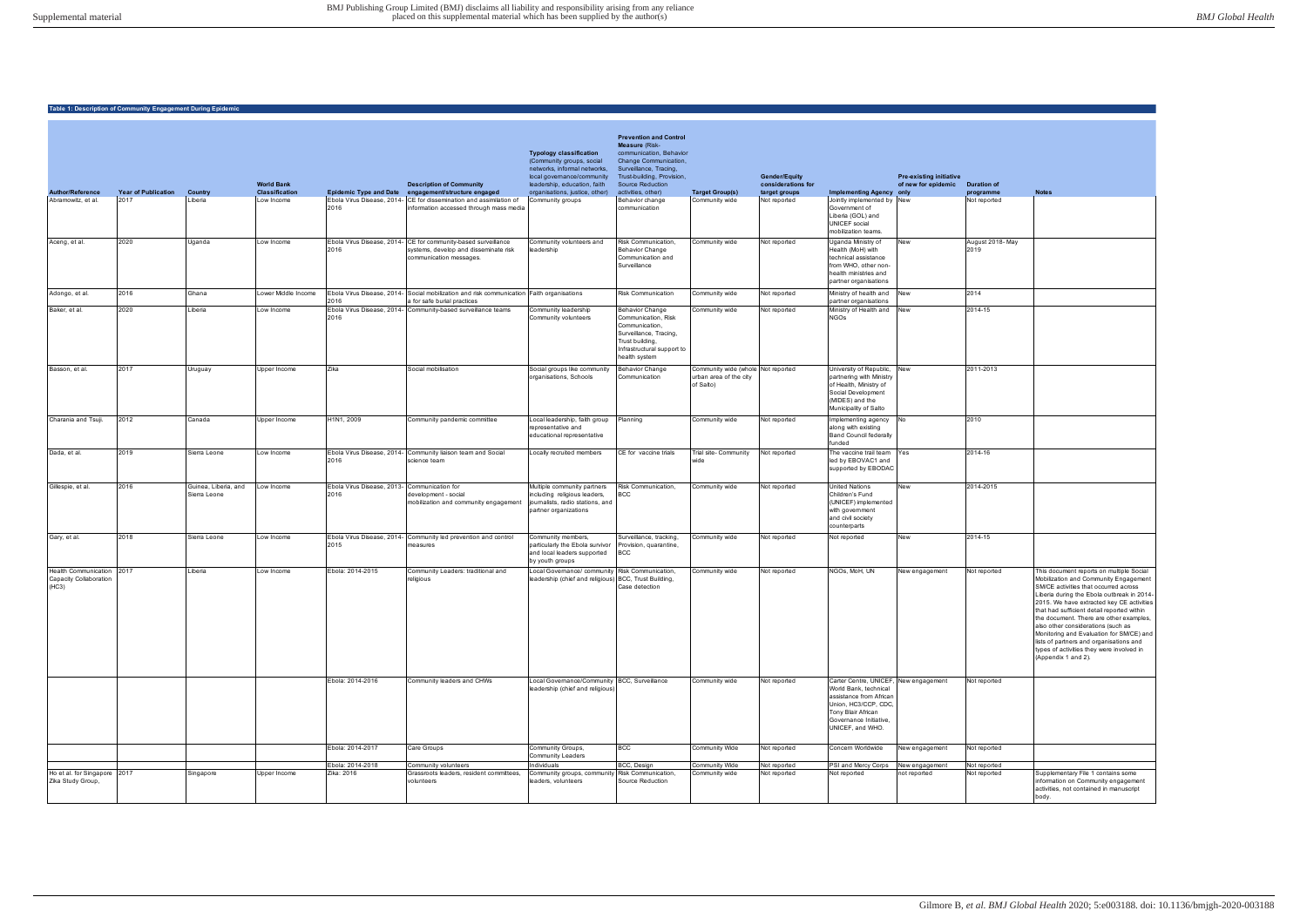| Jiang, et al.      | 2016 | Sierra Leone         | Low Income   |                                                        | Ebola Virus Disease, 2014- Social mobilization for awareness                                                      | /illage leaders, community                                                                                                                                                   | Risk Communication,                                                             | Community wide  | Not reported                                                                               | District health                                                                                                                                                                                                                                                                                                                                                                                           | New                                      | 2015                      |                                                                                                                                                                                                                                                                                                                                                                                                                                                                                                                                                                                                     |
|--------------------|------|----------------------|--------------|--------------------------------------------------------|-------------------------------------------------------------------------------------------------------------------|------------------------------------------------------------------------------------------------------------------------------------------------------------------------------|---------------------------------------------------------------------------------|-----------------|--------------------------------------------------------------------------------------------|-----------------------------------------------------------------------------------------------------------------------------------------------------------------------------------------------------------------------------------------------------------------------------------------------------------------------------------------------------------------------------------------------------------|------------------------------------------|---------------------------|-----------------------------------------------------------------------------------------------------------------------------------------------------------------------------------------------------------------------------------------------------------------------------------------------------------------------------------------------------------------------------------------------------------------------------------------------------------------------------------------------------------------------------------------------------------------------------------------------------|
|                    |      |                      |              | 2015                                                   | generation                                                                                                        | leaders, religious leaders, and BCC<br>community volunteers                                                                                                                  |                                                                                 |                 |                                                                                            | management team of<br>the Western Area Rural<br>District and the public<br>health team from China                                                                                                                                                                                                                                                                                                         |                                          |                           |                                                                                                                                                                                                                                                                                                                                                                                                                                                                                                                                                                                                     |
| Juarbe-Rey, et al. | 2018 | Puerto Rico          | Upper Income | Zika                                                   | Community based participatory research                                                                            | Vomen in reproductive<br>age, mothers, sport leaders,<br>students, and community<br>leaders                                                                                  | Planning, developing,<br>and implementing a risk<br>communication<br>initiative | N/A             | N/A                                                                                        | N/A                                                                                                                                                                                                                                                                                                                                                                                                       | N/A                                      | January and March<br>2015 |                                                                                                                                                                                                                                                                                                                                                                                                                                                                                                                                                                                                     |
| Kinsman, et. al.   | 2017 | Sierra Leone         | Low Income   | Ebola Virus Disease, 2013-<br>2016                     | Community participation in development<br>of messages                                                             | Community members<br>ncluding traditional leaders,<br>imams, pastors,<br>women's leaders, youth<br>leaders, health personnel, and<br>teachers                                | Inputs in development of Community wide<br><b>BCC</b> messages                  |                 | Women in reproductive Consortium -<br>age groups and<br>pregnant are included              | <b>Enhancing Learning</b><br>and<br>Research for<br>Humanitarian<br>Assistance (ELRHA)                                                                                                                                                                                                                                                                                                                    | <b>New</b>                               | 2014-2015                 |                                                                                                                                                                                                                                                                                                                                                                                                                                                                                                                                                                                                     |
| Kirk-Sell, et al.  | 2020 | <b>United States</b> | Upper Income | Zika 2016-2017                                         | Faith Based Organisations and<br>Community Based Groups                                                           | Faith Organisations,<br><b>Community Groups</b>                                                                                                                              | <b>Risk Communication</b>                                                       | Community wide  | Equity - marginalised<br>populations, non-<br>English speakers,<br>undocumented<br>persons | Government                                                                                                                                                                                                                                                                                                                                                                                                | Engaged pre-existing<br>community groups | Unknown                   | This article describes many risk<br>communication strategies that were taken<br>in the US during Zika. We have only<br>documented the CE aspects.                                                                                                                                                                                                                                                                                                                                                                                                                                                   |
| Le Marcis, et al.  | 2019 | Guinea               | Low Income   | Ebola: 2014-2015                                       | Comités de veille villageois (CVV), or<br>village-watch communities AND Cadets<br>Sociaux                         | Community Groups, Local<br>eaders                                                                                                                                            | Trust-building,<br>Surveillance, Risk-<br>communication                         | Community wide  | Not reported                                                                               | CVV established by<br>UNICEF in 2014.<br>Cadets Sociaux were<br>active during early<br>2000 war.                                                                                                                                                                                                                                                                                                          | CVV new, cadets pre-<br>existing         | Not reported              | This article describes the CE intervention<br>of CVV, however it more so describes the<br>issues it faced.                                                                                                                                                                                                                                                                                                                                                                                                                                                                                          |
|                    |      | Liberia              | Low Income   | Ebola: 2014-2015                                       | Community Liaison                                                                                                 | Community leader                                                                                                                                                             | Design                                                                          | Community wide  | Not reported                                                                               | IRC implementing<br>Ebola Treatment<br>Centre, and supported<br>discussions                                                                                                                                                                                                                                                                                                                               | New                                      | Not reported              |                                                                                                                                                                                                                                                                                                                                                                                                                                                                                                                                                                                                     |
|                    |      | Sierra Leone         | Low Income   | Ebola: 2014-2015                                       | Chief                                                                                                             | Community leader                                                                                                                                                             | Risk-Communication,<br>Shut-downs                                               | Community wider | Not reported                                                                               | Government                                                                                                                                                                                                                                                                                                                                                                                                | New                                      | Not reported              | This case study briefly notes how chiefs<br>were used to support community-level<br>Ebola activities, and then describes a<br>situation where after 2 months of Ebola-<br>free, a new case emerged and the<br>government shutdown a local market in<br>the area. This was met by rioting and<br>violence between communities and police<br>sent in to shut-down and monitor<br>community. Apparently, the Chief (who<br>was supposed to be link to communities<br>for Ebola related activities) was not<br>consulted about the closure and thus<br>could not communicate with community on<br>this. |
| Li, et. al.        | 2016 | Sierra Leone         | Low Income   | Ebola Virus Disease, 2014-<br>2016                     | Community based response strategy in<br>contact tracing and social mobilisation                                   | Community social mobilizer<br>including including community tracing, BCC<br>and religious leaders,<br>community activists,<br>primary health-care workers,<br>and volunteers | Risk Communication,                                                             | Community wide  | Not reported                                                                               | Chinese Center for<br>Disease Control and<br>Prevention                                                                                                                                                                                                                                                                                                                                                   | New                                      | 2014-16                   |                                                                                                                                                                                                                                                                                                                                                                                                                                                                                                                                                                                                     |
| Maduka, et.al      | 2017 | Nigeria              | Low Income   | Ebola Virus Disease, 2014- Community mobiliser<br>2016 |                                                                                                                   | Community members trained<br>as mobiliser                                                                                                                                    | House-to-house<br>interpersonal<br>communication (IPC)                          | Community wide  | Not reported                                                                               | Federal ministry of<br>health set up Ebola<br><b>Emergency Operation</b><br>Centre. It partnered<br>with Nigerian<br>Centers for Disease<br>Control (NCDC), in<br>collaboration<br>with partners such as<br>Centers for Disease<br>Control and Prevention<br>(CDC), World Health<br>Organization (WHO),<br><b>United Nations</b><br>Children's Fund<br>(UNICEF) and<br>Médecins<br>Sans Frontières (MSF). | New                                      | 2014-15                   |                                                                                                                                                                                                                                                                                                                                                                                                                                                                                                                                                                                                     |
| Massey, et al.     | 2009 | Australia            | Upper Income | <b>H1N1</b>                                            | Community consultation for appropriate<br>and culturally safe ways to reduce the<br>influenza risk in communities | Community members from<br>aboriginal population                                                                                                                              | Planning, trust building Aboriginal communities Not reported                    |                 |                                                                                            | Hunter New England<br>(HNE) Aboriginal<br>Health Partnership<br>collaboration between<br>the Area Health<br>Service and all<br>Aboriginal Community<br>Controlled Health<br>Services (ACCHS)                                                                                                                                                                                                              | New                                      | 2008                      |                                                                                                                                                                                                                                                                                                                                                                                                                                                                                                                                                                                                     |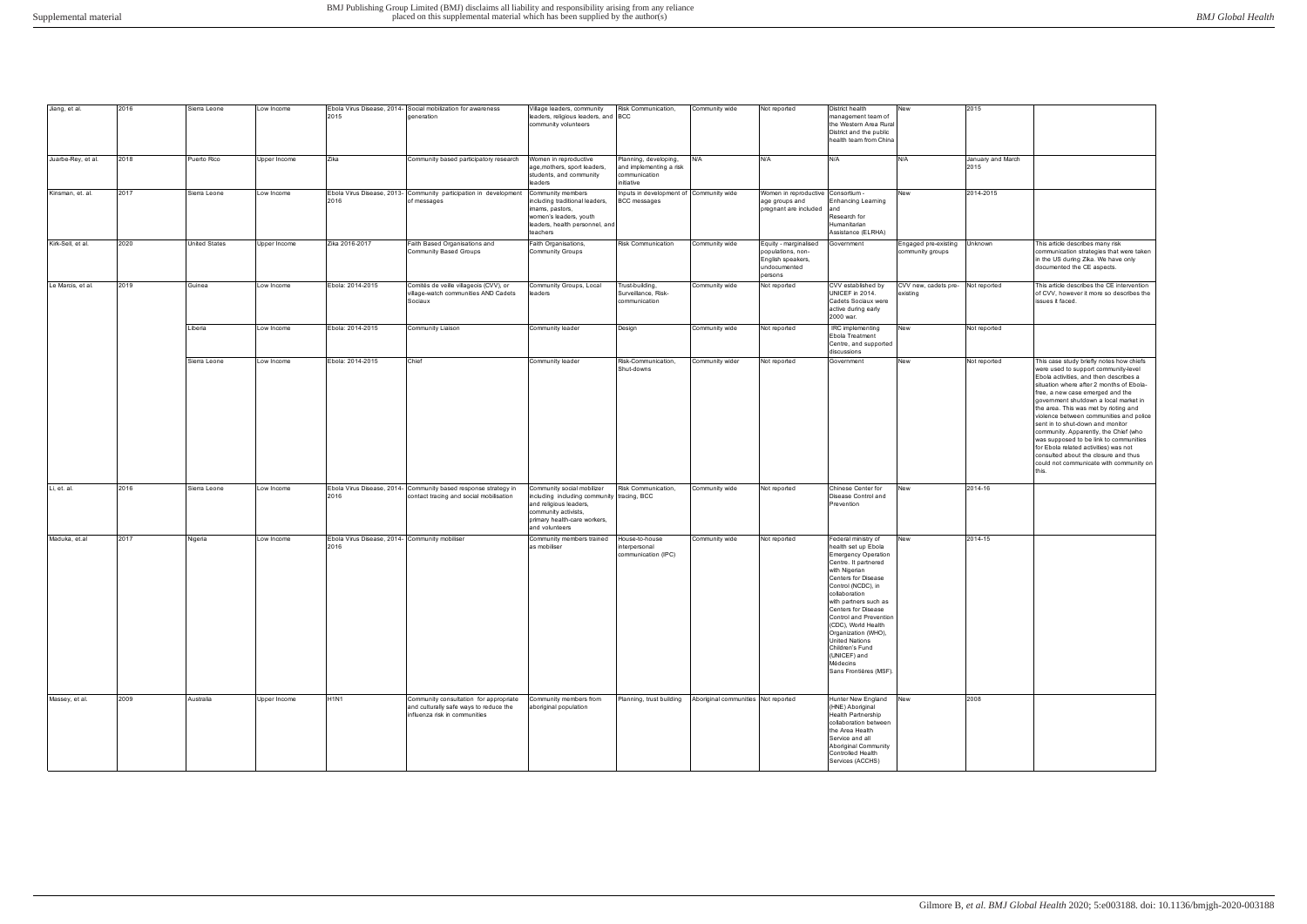| Masumbuko and      | 2020 | Democratic Republic of Low Income           |              |                  | Ebola Virus Disease, 2014- Student-led educational campaign to                                            | Medical students                                                                                               | Risk Communication,                                                                                               | Community wide                                                                                                                                                             | Not reported                                                                                                                                                 | Université                                                                                                                                                                                           | Yes                                                                 | 2017-2018                                                      |                                                                                                                                                                                                                                                                                                                                                             |
|--------------------|------|---------------------------------------------|--------------|------------------|-----------------------------------------------------------------------------------------------------------|----------------------------------------------------------------------------------------------------------------|-------------------------------------------------------------------------------------------------------------------|----------------------------------------------------------------------------------------------------------------------------------------------------------------------------|--------------------------------------------------------------------------------------------------------------------------------------------------------------|------------------------------------------------------------------------------------------------------------------------------------------------------------------------------------------------------|---------------------------------------------------------------------|----------------------------------------------------------------|-------------------------------------------------------------------------------------------------------------------------------------------------------------------------------------------------------------------------------------------------------------------------------------------------------------------------------------------------------------|
| Hawkes.            |      | Congo                                       |              | 2018             | increase community awareness and<br>engagement                                                            | romUniversité Catholique du<br>Graben (UCG),                                                                   | <b>BCC</b>                                                                                                        |                                                                                                                                                                            |                                                                                                                                                              | Catholique du Graben<br>(UCG along with<br>Ministry of Health of the<br>DRC, the World Health<br>Organization (WHO),<br>UNICEF, and the<br>Association for<br>Health Innovation in<br>Africa (AFHIA) |                                                                     |                                                                |                                                                                                                                                                                                                                                                                                                                                             |
| Mbaye, et al.      | 2017 | Guinea                                      | Low Income   | Ebola: 2014-2016 | Community Based Surveillance &<br>Sensitization Committee (SABC in french)<br>Religious leaders           | Community groups, faith<br>organisations, Community<br>leaders, Community<br>members(youths, women,<br>elders) | Risk communication,<br>BCC, Surveillance, Trust-<br>building                                                      | Community wide                                                                                                                                                             | Essential<br>commodities(electricity,<br>water) for Local or<br>ethnic groups and<br>employment, BCC for<br>youths                                           | UN, MoH, NGO,<br>Communities                                                                                                                                                                         | not reported                                                        | 2 years and more                                               | As the article focuses at the beginning on<br>community reactions among which<br>resistance. It is relevant to consider the<br>resistance behaviors as a plea for<br>community engagement as they manifest<br>complaints/concerns for not being really<br>involved                                                                                          |
| McMahon, et al.    | 2017 | Sierra Leone                                | Low Income   | Ebola: 2014-2015 | Health Management Committee                                                                               | Community Groups,<br>community leadership                                                                      | Provision, Surveillance,<br>Logistics, BCC, Risk<br>Communication                                                 | Community wide                                                                                                                                                             | N/A                                                                                                                                                          | Not clear from article -<br>but usually part of MoH<br>and often supported by<br>NGOs, likely IRC in this<br>case.                                                                                   | Pre-existing                                                        | On-going                                                       | The majority of this article focused on<br>HMCs, however, some non-HMC members<br>were present within interviews. Notably,<br>some contract tracing community<br>members. However, given the main focus<br>in this article, and how it does not<br>specifically distinguish between different<br>types of CE, we only include HMC.                          |
| Meredith, C.       | 2015 | Sierra Leone                                | Low Income   | Ebola: 2014      | Community Health Committees                                                                               | Community Groups;<br>Community Leadership                                                                      | Case identification and<br>referrals; Risk<br>Communication; BCC;<br>Provision/Logistics                          | Community wide                                                                                                                                                             | N/A                                                                                                                                                          | Oxfam, with District<br>Health Management<br>Team, and District<br>Ebola Response<br>Coordination.                                                                                                   | Pre-existing WASH<br>programmes                                     | N/A                                                            | Community leaders in group too - so<br>multiple 'typology'                                                                                                                                                                                                                                                                                                  |
| Miller, et al.     | 2015 | Australia                                   | Upper Income | H1N1: 2009       | Participatory Action Research for<br>redesigning response                                                 | Leaders, Individuals                                                                                           | Designing                                                                                                         | Aboriginal and Torres<br>Strait Islander people                                                                                                                            | Indigenous Australians: Indigenous Australians Academia and Public<br>lisproportionately<br>affected by H1N1,<br>often due to systematic<br>marginalization. | Health                                                                                                                                                                                               | N/A                                                                 | One off event                                                  |                                                                                                                                                                                                                                                                                                                                                             |
| Munodawafa, et al. | 2018 | Liberia                                     | Low Income   | Ebola: 2014-2015 | Traditional leaders, traditional healers and<br>religious leaders                                         | Leaders, Individuals                                                                                           | Trust-building /<br>Community entrance                                                                            | Community wide                                                                                                                                                             | Not reported                                                                                                                                                 | County Health<br>Promotion Team, UN<br>Mission in Liberia, Save<br>the Children and Red<br>Cross                                                                                                     | New                                                                 | Not reported                                                   | Case study of implementation of Ebola<br>response activities in two rural counties in<br>Liberia: Lofa and Margibi                                                                                                                                                                                                                                          |
| Nakiire, et al.    | 2020 | Uganda                                      | Low Income   | Ebola: 2019      | Community Members and Leaders                                                                             | nformal networks, community Participatory Mapping<br>leaders                                                   |                                                                                                                   | Participants and event N/A<br>locations to ensure<br>multi sectoral<br>representation and<br>incorporate principle<br>locations along<br>community-level<br>movement plans |                                                                                                                                                              | nfectious Disease<br>Institute (IDI) Uganda,<br>and Centre for Disease<br>Control and Prevention<br>(CDC)                                                                                            | New                                                                 | One time event                                                 | Ebola outbreak in DRC                                                                                                                                                                                                                                                                                                                                       |
| Ratnayake, et al.  | 2016 | Sierra Leone                                | Low Income   | Ebola: 2015      | Volunteer Community Health Monitors                                                                       | Individuals                                                                                                    | Surveillance                                                                                                      | Community Wide                                                                                                                                                             | No                                                                                                                                                           | Ebola Response<br>Consortium                                                                                                                                                                         | New                                                                 | Initiated Feb 2015                                             |                                                                                                                                                                                                                                                                                                                                                             |
| Rudge and Massey.  | 2010 | Australia                                   | Upper Income | H1N1: 2009       | Community Members: key informants and<br>stakeholders                                                     | Individuals                                                                                                    | Design                                                                                                            | Community wide                                                                                                                                                             | Not reported                                                                                                                                                 | New South Wales<br>Department of Health<br>and Aboriginal<br>Community Controlled<br><b>Health Services</b>                                                                                          | Consultations for<br>specific topic new                             | Unknown                                                        |                                                                                                                                                                                                                                                                                                                                                             |
| Santibañez, et al. | 2017 | United States - Puerto Upper Income<br>≺ιco |              | Zika 2016        | Faith Based Organisations and<br>Community Based Groups                                                   | Faith Organisations,<br>ommunity Groupsت                                                                       | BCC, Provision (repellent, Community wide<br>condoms), otner<br>(inspecting windows,<br>detecting stagnant water) |                                                                                                                                                                            | Not reported                                                                                                                                                 | Over 100 organised<br>joined alliance with<br>government                                                                                                                                             | Epidemic only                                                       | Unknown                                                        | Only Box 3 from Article, the rest provides<br>overall guidance but does not detail a CE<br>activity                                                                                                                                                                                                                                                         |
| Sepers, et al.     | 2019 | Liberia                                     | Low Income   | Ebola: 2014      | Community Leaders                                                                                         | Local Governance/community<br>leadership (chief and religious) Surveillance                                    | Risk Communication,                                                                                               | Community wide                                                                                                                                                             | Not reported                                                                                                                                                 | MoHSW, WHO and<br><b>NGOs</b>                                                                                                                                                                        | Leaders pre-existing,<br>but engaged for Ebola Jan 2015<br>purposes | Reported Feb 2014 -                                            | Evaluating WHO's Ebola Response<br>Roadmap in Margibi County, Liberia. The<br>Road Map had objectives, with one being:<br>achieve full geographic coverage with<br>complementary Ebola response activities<br>within the most affected counties/areas,<br>especially those activities that promoted<br>social mobilization through community<br>engagement. |
| Skrip, et al.      | 2020 | Sierra Leone                                | Low Income   | Ebola: 2014-2015 | Community-led Ebola Action (CLEA)<br>Approach, via community mobilisers and<br><b>Community Champions</b> | Social Networks, Individuals,<br>Community Leadership                                                          | Risk Communication,<br>BCC, Trust-Building                                                                        | Community wide                                                                                                                                                             | Not reported                                                                                                                                                 | Social Mobilization<br>Action Consortium                                                                                                                                                             | New                                                                 | November 2014 to<br>December 2015                              |                                                                                                                                                                                                                                                                                                                                                             |
| Stone, et al.      | 2016 | Sierra Leone                                | Low Income   | Ebola: 2014-2015 | Community health monitors                                                                                 | ndividuals                                                                                                     | Surveillance                                                                                                      | Community wide                                                                                                                                                             |                                                                                                                                                              | Ebola Response<br>Consortium, US<br>Centers for Disease<br>Control (CDC) and<br>Sierra Leone Ministry of<br>Health and Sanitation.                                                                   | New                                                                 | January 2015 (start),<br>but full implementation<br>June 2015. |                                                                                                                                                                                                                                                                                                                                                             |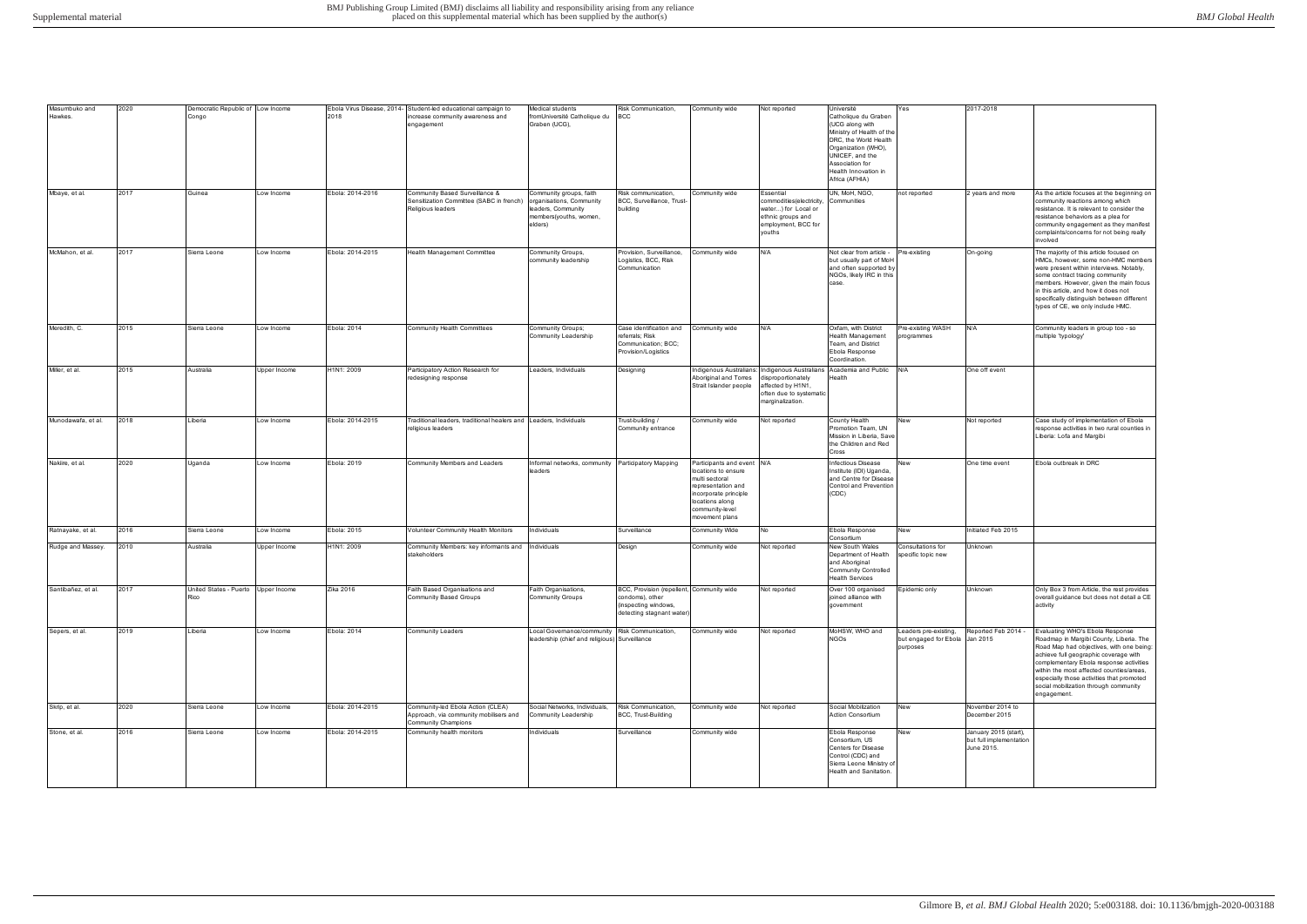|                                         |                                                                            |                                                  | <b>Composition of community<br/>engagement team (including</b>                                 |                                             |                                                                                                                     | Co-delivering of                                     | Links and                                              | <b>Monitoring and</b>                                                                                                                 |                                                                                     |                                                                               |                                                            |                                                                                                                                                                                                                                                             |                                                                                                                                                         |                                                                                                                                                                                                              |
|-----------------------------------------|----------------------------------------------------------------------------|--------------------------------------------------|------------------------------------------------------------------------------------------------|---------------------------------------------|---------------------------------------------------------------------------------------------------------------------|------------------------------------------------------|--------------------------------------------------------|---------------------------------------------------------------------------------------------------------------------------------------|-------------------------------------------------------------------------------------|-------------------------------------------------------------------------------|------------------------------------------------------------|-------------------------------------------------------------------------------------------------------------------------------------------------------------------------------------------------------------------------------------------------------------|---------------------------------------------------------------------------------------------------------------------------------------------------------|--------------------------------------------------------------------------------------------------------------------------------------------------------------------------------------------------------------|
| Author/ Reference<br>ramowitz S,, et.al | Name of Engagement Typology Classification<br>Mass media communications    | nmunity groups                                   | gender)                                                                                        | <b>Recruitment of member</b><br>it reported | Description of CE/ services delivered / co-delivered<br>by CE<br>cial learning included verbal information sharing, | services with other<br>health actors<br>Not reported | relationships with<br>other actors<br>t reported       | supervision<br>structures<br>t reporte                                                                                                | provision<br>reported                                                               | Training and job-aid Incentives (monetary<br>and non monetary)<br>st reported | <b>Protective Gear</b><br>ot reporte                       | <b>Contextual Factors:</b><br>acilitator: Urban Liberian neighborhoods shared a                                                                                                                                                                             | <b>Key Lessons Reported</b><br>Under extreme public health conditions, local                                                                            | Method is limited, lacking details on data collection and analytical                                                                                                                                         |
|                                         | and social learning                                                        |                                                  |                                                                                                |                                             | peer-to-peer verbal and text phone communications<br>public and private conversations, and direct                   |                                                      |                                                        |                                                                                                                                       |                                                                                     |                                                                               |                                                            | mmon media market;                                                                                                                                                                                                                                          | mmunities can rapidly learn and internalize<br>positive health messages, abandon negative                                                               | strategies. Social learning theory is applied beyond behaviour to<br>clude communication processes.                                                                                                          |
|                                         |                                                                            |                                                  |                                                                                                |                                             | servation of Ebola morbidity and mortality                                                                          |                                                      |                                                        |                                                                                                                                       |                                                                                     |                                                                               |                                                            | Barriers: (1) Serious problems of trusting and<br>interpreting information about Ebola due to problems                                                                                                                                                      | health messages, and refine known health<br>messages. A combination of the formal mass                                                                  |                                                                                                                                                                                                              |
|                                         |                                                                            |                                                  |                                                                                                |                                             |                                                                                                                     |                                                      |                                                        |                                                                                                                                       |                                                                                     |                                                                               |                                                            | with mass media campaigns' credibility, coherence<br>and lack of specificity of messages (firehose                                                                                                                                                          | mmunications campaign and informal social<br>leaming processes can have an amplification                                                                |                                                                                                                                                                                                              |
|                                         |                                                                            |                                                  |                                                                                                |                                             |                                                                                                                     |                                                      |                                                        |                                                                                                                                       |                                                                                     |                                                                               |                                                            | approach) by district in government. (2) Past<br>experiences with the Liberian government and rebel                                                                                                                                                         | ffect. Beliefs and practices may be inconsistent<br>with people adopting positive behaviours when still                                                 |                                                                                                                                                                                                              |
|                                         |                                                                            |                                                  |                                                                                                |                                             |                                                                                                                     |                                                      |                                                        |                                                                                                                                       |                                                                                     |                                                                               |                                                            | groups using public health and mass media<br>nmunications campaigns to spread disinformation                                                                                                                                                                | holding conspiracy theories. Changing beliefs may<br>have little impact on changing behaviours                                                          |                                                                                                                                                                                                              |
|                                         |                                                                            |                                                  |                                                                                                |                                             |                                                                                                                     |                                                      |                                                        |                                                                                                                                       |                                                                                     |                                                                               |                                                            | in order to gain strategic military advantage. (3) Local<br>ditions create conflicts between beliefs and                                                                                                                                                    |                                                                                                                                                         |                                                                                                                                                                                                              |
|                                         |                                                                            |                                                  |                                                                                                |                                             |                                                                                                                     |                                                      |                                                        |                                                                                                                                       |                                                                                     |                                                                               |                                                            | practices, with beliefs losing strength to accommod<br>urrent practices (vs normative ideals).                                                                                                                                                              |                                                                                                                                                         |                                                                                                                                                                                                              |
|                                         |                                                                            |                                                  |                                                                                                |                                             |                                                                                                                     |                                                      |                                                        |                                                                                                                                       |                                                                                     |                                                                               |                                                            |                                                                                                                                                                                                                                                             |                                                                                                                                                         |                                                                                                                                                                                                              |
| Aceng J.R. et.al.                       | Community engagement for risk Community volunteers<br>nmunication, BCC and | and leader                                       | Community volunteers, Village<br>ealth team                                                    | Not reported                                | Carry out communal and door-to-door EVD health<br>ucation and community surveilance                                 | Community<br>rveilance and                           | District health team<br>comprising of district         | Supervised by District<br>health team                                                                                                 | Volunteers were<br>rained on EVD                                                    | <b>Vot reported</b>                                                           | Not reported                                               | Facilitator: Multi-sectoral plan with committees at<br>different administrative level, to avoid duplications                                                                                                                                                | A country-wide comprehensive plan with<br>mmittees to monitor at different levels can help in                                                           | The method has limited information about data collection and<br>analytical strategy. Social learning theory is applied beyond its                                                                            |
|                                         | urveillance                                                                |                                                  |                                                                                                |                                             |                                                                                                                     | health education                                     | political, civic, security<br>and health leadership    |                                                                                                                                       |                                                                                     |                                                                               |                                                            | identify gaps, monitoring structure                                                                                                                                                                                                                         | ommunity engagement for communication and<br>rveillance.                                                                                                | scope from behaviour to communication processes                                                                                                                                                              |
|                                         |                                                                            |                                                  |                                                                                                |                                             |                                                                                                                     |                                                      | as well as technical<br>advisors                       |                                                                                                                                       |                                                                                     |                                                                               |                                                            | Barriers: Large influx of people from DRC, constrain in<br>funding and resources                                                                                                                                                                            |                                                                                                                                                         |                                                                                                                                                                                                              |
|                                         |                                                                            |                                                  |                                                                                                |                                             |                                                                                                                     |                                                      | from different partners<br>working in the district:    |                                                                                                                                       |                                                                                     |                                                                               |                                                            |                                                                                                                                                                                                                                                             |                                                                                                                                                         |                                                                                                                                                                                                              |
|                                         |                                                                            | <b>Faith Omanisations</b>                        |                                                                                                |                                             |                                                                                                                     |                                                      |                                                        |                                                                                                                                       |                                                                                     |                                                                               |                                                            |                                                                                                                                                                                                                                                             |                                                                                                                                                         |                                                                                                                                                                                                              |
| Adongo, et al.                          | Social mobilization and risk<br>munication                                 |                                                  | Traditional and religious leaders Not reported                                                 |                                             | ormation for the community for safe burial practices BCC messages of<br>iring EVD                                   | high risk socio- cultural<br>beliefs                 | working with<br>nmittee comprisin<br>of Government and | Not reported                                                                                                                          | Not reported                                                                        | <b>Vot reported</b>                                                           | Personal Protective<br>Equipment was<br>provided to health | Facilitator: Decentralized governance system and out Need for dialogue and involvement of community<br>of 5 key areas for planning social mobilization and risk leaders, faith groups to modify high-risk socio-<br>munication constituted was included.    | cultural practices as part of preparation efforts.                                                                                                      | Got information through cross-referencing<br>https://apps.who.int/iris/bitstream/handle/10665/145675/WHO_EV                                                                                                  |
|                                         |                                                                            |                                                  |                                                                                                |                                             |                                                                                                                     |                                                      | nongovernmental                                        |                                                                                                                                       |                                                                                     |                                                                               | facilities, but no<br>ention if were                       | Barriers: Risky socio-cultural practices for burials,                                                                                                                                                                                                       | Social mobilization through community leaders and<br>culturally appropriate health education are needed                                                 | D_PCV_Ghana_14_eng.pdf                                                                                                                                                                                       |
|                                         |                                                                            |                                                  |                                                                                                |                                             |                                                                                                                     |                                                      |                                                        |                                                                                                                                       |                                                                                     |                                                                               | provided to commun<br>olunteers                            | hity leading to direct contact with dead. Social norms for<br>hand shakes and self-medication                                                                                                                                                               | to contain an Ebola outbreak.                                                                                                                           |                                                                                                                                                                                                              |
| Baker, et al.                           | mmunity Surveillance Team Community leadership                             |                                                  | ommunity leaders and                                                                           | ommunity leaders                            | ormation sharing, planning process, co-identify                                                                     | nformation sharing,                                  | Country health team                                    | Not reported                                                                                                                          | High-quality                                                                        | utonomy of taking                                                             | Not reported                                               | Facilitator: Use of community resources and their                                                                                                                                                                                                           | (1) Building of trust and better communication is                                                                                                       |                                                                                                                                                                                                              |
|                                         |                                                                            | ommunity volunteers                              | ommunity volunteers                                                                            | entified volunteers                         | oblems and implement solutions, service provision                                                                   | advice on planned                                    | and NGOs                                               |                                                                                                                                       | information provision (Idecision and<br>hrough fiers, bilboard suggesting solutions |                                                                               |                                                            | ingenuity to come with solution for resource<br>constrained situation, like community provided food                                                                                                                                                         | key for CE, understand community practices and<br>draw on existing social structures and resources.                                                     |                                                                                                                                                                                                              |
|                                         |                                                                            |                                                  |                                                                                                |                                             |                                                                                                                     | surveilance and<br>dentifying cases.                 |                                                        |                                                                                                                                       | advertisements and<br>adio messaging)                                               |                                                                               |                                                            | for laboratory technicians, building isolation facilities<br>and taking care of familes in quarantine; collecting                                                                                                                                           | Trust and CE facilitate community buy-in to health<br>initiatives and are essential to health system                                                    |                                                                                                                                                                                                              |
|                                         |                                                                            |                                                  |                                                                                                |                                             |                                                                                                                     |                                                      |                                                        |                                                                                                                                       | between communit<br>members and                                                     |                                                                               |                                                            | funds to keep the local radio station functioning for<br>nformation sharing.                                                                                                                                                                                | resilience. (2) Meaningful CE is a critical compon<br>for building trust in the health system and ensuring                                              |                                                                                                                                                                                                              |
|                                         |                                                                            |                                                  |                                                                                                |                                             |                                                                                                                     |                                                      |                                                        |                                                                                                                                       | embers of the form<br>and informal health                                           |                                                                               |                                                            | Barriers: Limited or no avenues for communication                                                                                                                                                                                                           | effective response to crises. To achieve meaningfu<br>CE, communities should be treated as active                                                       |                                                                                                                                                                                                              |
|                                         |                                                                            |                                                  |                                                                                                |                                             |                                                                                                                     |                                                      |                                                        |                                                                                                                                       |                                                                                     |                                                                               |                                                            | with health officials due to understaffed hotlines, lack<br>of visibility of central government officials.                                                                                                                                                  | participants in-as opposed to passive recipients<br>of-health response efforts. (3) Underlines the                                                      |                                                                                                                                                                                                              |
|                                         |                                                                            |                                                  |                                                                                                |                                             |                                                                                                                     |                                                      |                                                        |                                                                                                                                       |                                                                                     |                                                                               |                                                            |                                                                                                                                                                                                                                                             | importance of communities to carry out critical<br>health system functions and create innovative<br>solutions to perceived health needs. (4) preference |                                                                                                                                                                                                              |
|                                         |                                                                            |                                                  |                                                                                                |                                             |                                                                                                                     |                                                      |                                                        |                                                                                                                                       |                                                                                     |                                                                               |                                                            |                                                                                                                                                                                                                                                             | for consultation-type CE approach in which health                                                                                                       |                                                                                                                                                                                                              |
|                                         |                                                                            |                                                  |                                                                                                |                                             |                                                                                                                     |                                                      |                                                        |                                                                                                                                       |                                                                                     |                                                                               |                                                            |                                                                                                                                                                                                                                                             | actors sought opinions and advice from<br>ommunities to more effectively tailor messages<br>and identify new approaches. (5) Health system              |                                                                                                                                                                                                              |
|                                         |                                                                            |                                                  |                                                                                                |                                             |                                                                                                                     |                                                      |                                                        |                                                                                                                                       |                                                                                     |                                                                               |                                                            |                                                                                                                                                                                                                                                             | actors must work to build public trust and                                                                                                              |                                                                                                                                                                                                              |
|                                         |                                                                            |                                                  |                                                                                                |                                             |                                                                                                                     |                                                      |                                                        |                                                                                                                                       |                                                                                     |                                                                               |                                                            |                                                                                                                                                                                                                                                             | nmunication platforms for CE ahead of a crisis<br>(6) A fortuitous cycle of increased trust, improved                                                   |                                                                                                                                                                                                              |
|                                         |                                                                            |                                                  |                                                                                                |                                             |                                                                                                                     |                                                      |                                                        |                                                                                                                                       |                                                                                     |                                                                               |                                                            |                                                                                                                                                                                                                                                             | ommunication and continued meaningful CE-all<br>ecessary conditions for health system resilience                                                        |                                                                                                                                                                                                              |
|                                         |                                                                            |                                                  |                                                                                                |                                             |                                                                                                                     |                                                      |                                                        |                                                                                                                                       |                                                                                     |                                                                               |                                                            |                                                                                                                                                                                                                                                             |                                                                                                                                                         |                                                                                                                                                                                                              |
| Basson, et al.                          | Social mobilisation                                                        | Social groups like<br>ommunity organisati        | Teachers, parents<br>students, representatives of                                              | Not reported                                | wareness and participation in delivering the                                                                        |                                                      | Intervention teams                                     | A household survey<br>University of Republic aimed at evaluating message about the                                                    | Broadcasting of                                                                     | Not reported                                                                  | Not reported                                               | Facilitators: Higher contact with home owner resulted (1) Community mobilization and inter-sectoral<br>in cost effective ways of checks of unused containers. partnerships increases the effectiveness and more                                             |                                                                                                                                                         |                                                                                                                                                                                                              |
|                                         |                                                                            |                                                  | different community<br>rganizations, physicians                                                |                                             |                                                                                                                     |                                                      |                                                        | who were partnering the information level of activity by using a ca<br>with Ministry of Health, the neighbors about with loudspeaker. |                                                                                     |                                                                               |                                                            | high percentage of the delivered bags and removal of acceptance of an intervention. (2) To obtain the<br>breeding areas.                                                                                                                                    | support of public health authorities, and taking into                                                                                                   |                                                                                                                                                                                                              |
|                                         |                                                                            |                                                  |                                                                                                |                                             |                                                                                                                     |                                                      | Ministry of Social<br>Development (MIDES)              | the activity                                                                                                                          |                                                                                     |                                                                               |                                                            | Ragiers: Flectoral processes at pational and local                                                                                                                                                                                                          | count the cost increase caused by promotional<br>activities for community participation it is important                                                 |                                                                                                                                                                                                              |
|                                         |                                                                            |                                                  |                                                                                                |                                             |                                                                                                                     |                                                      | and the Municipality of                                |                                                                                                                                       |                                                                                     |                                                                               |                                                            | levels during the scaling up activities created<br>uncertainty and non-availability of residents during                                                                                                                                                     | to underline the positive impact of this participation<br>on the effectiveness and accentance of the                                                    |                                                                                                                                                                                                              |
|                                         |                                                                            |                                                  |                                                                                                |                                             |                                                                                                                     |                                                      |                                                        |                                                                                                                                       |                                                                                     |                                                                               |                                                            | day time home visits. Adjusting the time of visits had<br>ost-implications                                                                                                                                                                                  | intervention. (3) Community participation can<br>ontribute to empowerment if these processes tak                                                        |                                                                                                                                                                                                              |
|                                         |                                                                            |                                                  |                                                                                                |                                             |                                                                                                                     |                                                      |                                                        |                                                                                                                                       |                                                                                     |                                                                               |                                                            |                                                                                                                                                                                                                                                             | place over longer periods of time and are<br>accompanied by the creation of opportunities and                                                           |                                                                                                                                                                                                              |
|                                         |                                                                            |                                                  |                                                                                                |                                             |                                                                                                                     |                                                      |                                                        |                                                                                                                                       |                                                                                     |                                                                               |                                                            |                                                                                                                                                                                                                                                             | environments where issues of power and control<br>re explicitly addressed                                                                               |                                                                                                                                                                                                              |
| Charania and Tsui                       | Community pandemi                                                          | Local leadership. Faith                          | epresentatives from health                                                                     | Not reported                                | Joint development of pandemic plan                                                                                  | Development of plan                                  | ervention team                                         | Not reported                                                                                                                          | Each member                                                                         | ommunity pandemic                                                             | Not reported                                               | Facilitator: Community Level pandemic committee                                                                                                                                                                                                             | Community-level pandemic plans are dynamic in                                                                                                           |                                                                                                                                                                                                              |
|                                         |                                                                            | representative and<br>educational                | enter, provincial hospital<br>nursing station.                                                 |                                             |                                                                                                                     | related surveillance<br>supplies, services.          |                                                        |                                                                                                                                       | receiving a personal<br>copy of the pandemic                                        | mmittees are<br>federally funded                                              |                                                            | lready existed.                                                                                                                                                                                                                                             | nature, so there is need to re-assess and modified<br>with community participation on an annual basis                                                   |                                                                                                                                                                                                              |
|                                         |                                                                            |                                                  | Band Council, education, clergy,<br>Northern (a store),                                        |                                             |                                                                                                                     |                                                      |                                                        |                                                                                                                                       | plan during the<br>reeting, a compute                                               |                                                                               |                                                            | Bamers: confusion and lack of preparedness, ill-<br>defined roles and responsibilities of government<br>bodies overseeing the delivery of health care and                                                                                                   | and after each public health emergency in order to<br>meet the evolving needs of the community.                                                         |                                                                                                                                                                                                              |
|                                         |                                                                            |                                                  | water treatment plant, and<br>ergency medical services                                         |                                             |                                                                                                                     |                                                      |                                                        |                                                                                                                                       | ojector was used to<br>display the plan and                                         |                                                                               |                                                            | nsufficient details in community-level pandemic plans                                                                                                                                                                                                       | Moreover community members possess information<br>from their personal experiences and can provide                                                       |                                                                                                                                                                                                              |
|                                         |                                                                            |                                                  |                                                                                                |                                             |                                                                                                                     |                                                      |                                                        |                                                                                                                                       | nmittee's feedbac                                                                   |                                                                               |                                                            |                                                                                                                                                                                                                                                             | invaluable insight about local values and beliefs to<br>create up-to-date and culturally-appropriate<br>ommunity-level pandemic plans.                  |                                                                                                                                                                                                              |
|                                         |                                                                            |                                                  |                                                                                                |                                             |                                                                                                                     |                                                      |                                                        |                                                                                                                                       |                                                                                     |                                                                               |                                                            |                                                                                                                                                                                                                                                             |                                                                                                                                                         |                                                                                                                                                                                                              |
| Dada, et al.                            | mmunity liaison team (CLT)<br>and Social science team (SST) members        | Locally recruited                                | CLT comprised of nine locally<br>recruited staff employed by the                               | ot reported                                 | cted as liaison to the community to make them<br>inderstand of the trial, its importance, recruit                   | Not reported                                         | To the vaccine trial                                   | iversity researcher                                                                                                                   | Team received<br>background training                                                | aid from the vaccine<br>trial budget                                          | Not reporter                                               | Barriers: Delayed response in effectively addressing CE approach delivered in vaccine trial establishes<br>the outbreak and other factors like mobile                                                                                                       | trust between the teams and community members Enria et.all                                                                                              | Same intervention description can be found in another article Luisa                                                                                                                                          |
|                                         |                                                                            |                                                  | niversity of Sierra Leone's<br>College of                                                      |                                             | articipants and to address any rumours or<br>isconceptions of the trial . Conducted activities                      |                                                      |                                                        |                                                                                                                                       | on clinical trials and<br>were responsible fo                                       |                                                                               |                                                            | populations, lack of trust in governments, weak health that was reciprocal, relatable, relational, and<br>systems, poor coordination, inadequate                                                                                                            | respectful                                                                                                                                              |                                                                                                                                                                                                              |
|                                         |                                                                            |                                                  | Medicine and Alfed Health<br>Sciences (CoHMAS) and two                                         |                                             | ncluding one-to-one stakeholder meetings,<br>group area meetings, public performances and radio                     |                                                      |                                                        |                                                                                                                                       | implementing the CE<br>strategy, monitoring                                         |                                                                               |                                                            | communication strategy, misconceptions around the<br>disease, ignorance of local culture and customs, and                                                                                                                                                   |                                                                                                                                                         |                                                                                                                                                                                                              |
|                                         |                                                                            |                                                  | LSHTM supervisors. The SST<br>was comprised of four locally                                    |                                             |                                                                                                                     |                                                      |                                                        |                                                                                                                                       | umors and concern<br>circulating in the                                             |                                                                               |                                                            | lack of involvement of local communities in the control<br>trategies                                                                                                                                                                                        |                                                                                                                                                         |                                                                                                                                                                                                              |
|                                         |                                                                            |                                                  | recruited<br>research assistants, a data                                                       |                                             |                                                                                                                     |                                                      |                                                        |                                                                                                                                       | community, and<br>providing information                                             |                                                                               |                                                            |                                                                                                                                                                                                                                                             |                                                                                                                                                         |                                                                                                                                                                                                              |
|                                         |                                                                            |                                                  | analyst, a transcriptionist, and a<br>SHTM social scientist                                    |                                             |                                                                                                                     |                                                      |                                                        |                                                                                                                                       | about the trial at<br>ational and                                                   |                                                                               |                                                            |                                                                                                                                                                                                                                                             |                                                                                                                                                         |                                                                                                                                                                                                              |
|                                         |                                                                            |                                                  |                                                                                                |                                             |                                                                                                                     |                                                      |                                                        |                                                                                                                                       | emational levels                                                                    |                                                                               |                                                            |                                                                                                                                                                                                                                                             |                                                                                                                                                         |                                                                                                                                                                                                              |
| Gillespie, et al.                       | Communication fo<br>development - social                                   | Multiple community<br>partners including         | aried community networks of<br>religious leaders, chiefs, bealers. Itrusted influential nerson | Identifying influential or                  | BCC messaging for prevention, control and building                                                                  | Not reported                                         | Not reported                                           | Local partner NGOs<br>manage key                                                                                                      | Strong protocols to<br>quide all aspects of                                         | ot reported                                                                   | Not reporter                                               | Bamers: the situation was rapidly unfolding and full<br>of sumrises and the communities that were affected                                                                                                                                                  | Engaging communities early on, understanding<br>social and behavioral dynamics to shape the                                                             |                                                                                                                                                                                                              |
|                                         | nobilization and community<br>gagement                                     | religious leaders,<br>malists, radio sta         | nayors and councilors, and other like in rural communities<br>munity leaders                   | religious and other                         |                                                                                                                     |                                                      |                                                        | messages,micromappi<br>ng of communities to Different                                                                                 | the response strategy                                                               |                                                                               |                                                            | the most were largely low-income and remote, and<br>they often held traditional practices and rituals that                                                                                                                                                  | response, adapting to the evolution of the<br>pidemic and to feedback from communities, and                                                             |                                                                                                                                                                                                              |
|                                         |                                                                            | and partner<br>nizations                         |                                                                                                | mmunity leaders who<br>have extensive reach |                                                                                                                     |                                                      |                                                        | mprove targeting                                                                                                                      | communication tools<br>like Radio facilitated:                                      |                                                                               |                                                            | were difficult to change                                                                                                                                                                                                                                    | facilitating a more central and active role of<br>mmunities with mutual accountability                                                                  |                                                                                                                                                                                                              |
|                                         |                                                                            |                                                  |                                                                                                | nlike in urban areas                        |                                                                                                                     |                                                      |                                                        |                                                                                                                                       | way communication                                                                   |                                                                               |                                                            |                                                                                                                                                                                                                                                             | mechanisms. There is need identifying trusted loca<br>community members to facilitate community                                                         |                                                                                                                                                                                                              |
|                                         |                                                                            |                                                  |                                                                                                |                                             |                                                                                                                     |                                                      |                                                        |                                                                                                                                       |                                                                                     |                                                                               |                                                            |                                                                                                                                                                                                                                                             | entrance and use key communication networks and<br>channels with wide reach and relevance to the                                                        |                                                                                                                                                                                                              |
|                                         |                                                                            |                                                  |                                                                                                |                                             |                                                                                                                     |                                                      |                                                        |                                                                                                                                       |                                                                                     |                                                                               |                                                            |                                                                                                                                                                                                                                                             | nmunity, such as radio in low-resource settings<br>or faith-based omanization                                                                           |                                                                                                                                                                                                              |
| Gary, et al.                            | Community led prevention and Community members,<br>ntrol measurer          | particularly the Ebola                           | Ebola survivors, chief of the<br>village, youth groups                                         | Not reported                                | Health promotion, identifying the sick,contact tracing,<br>solating, donated land for community care centers,       | Health promotion<br>surveilance, tracing,            | Community health                                       | Not reported                                                                                                                          | Not reported                                                                        | Vot reported                                                                  | Not reported                                               | Facilitator: Local leadership inspired confidence and Health messaging is best conducted at household<br>reassurance, helped implement measures such as level through local leaders or people who have                                                      |                                                                                                                                                         |                                                                                                                                                                                                              |
|                                         |                                                                            | survivor and local leaders<br>supported by youth |                                                                                                |                                             | surveillance and case reporting, provision of hand<br>wash points at                                                | tracking, isolating                                  |                                                        |                                                                                                                                       |                                                                                     |                                                                               |                                                            | contact tracing and health promotion, and contributed experienced Ebola first-hand, rather than mass<br>to the planning, ideas, and solutions for effective                                                                                                 | media                                                                                                                                                   |                                                                                                                                                                                                              |
|                                         |                                                                            | roups                                            |                                                                                                |                                             | ntrance to community and houses                                                                                     |                                                      |                                                        |                                                                                                                                       |                                                                                     |                                                                               |                                                            |                                                                                                                                                                                                                                                             |                                                                                                                                                         |                                                                                                                                                                                                              |
|                                         |                                                                            |                                                  |                                                                                                |                                             |                                                                                                                     |                                                      |                                                        |                                                                                                                                       |                                                                                     |                                                                               |                                                            | Barriers: Delay in response led the community<br>devising self-treatment or other local options                                                                                                                                                             |                                                                                                                                                         |                                                                                                                                                                                                              |
| <b>Health Communication</b>             | Community Leaders: traditional Local Governance                            |                                                  | Local leaders                                                                                  | Pre-existing local leaders                  | Traditional and community leaders combated rumours Wider implementation                                             |                                                      | NGOs and UN bodies                                     | Not reported                                                                                                                          | <b>Fraining conducted for</b>                                                       | iven mobile phones. Not reported                                              |                                                            | Community resistance to Ebola notices. Pre Existing                                                                                                                                                                                                         | Including leaders supported appropriate targeting                                                                                                       | These last four examples were all within one report which                                                                                                                                                    |
| Capacity Collaboration<br>(HC3), 2017   | and religious                                                              | community leadership<br>(chief and religious)    |                                                                                                |                                             | and assisted communities to accept messages.<br>Leaders part of planning decision-making discussed services         | of community level                                   | implementing social<br>mobilisation and                |                                                                                                                                       | all community and<br>traditional leaders in                                         |                                                                               |                                                            | democracy and peacekeeping work by NGO, meant<br>foundations were already in place, and the                                                                                                                                                                 | of messages, especially ones that previous<br>produced fear                                                                                             | documented SM/CE in Liberia during Ebola in 2014-2015. All were<br>under the government led 'Social Mobilization' pillar, that was s                                                                         |
|                                         |                                                                            |                                                  |                                                                                                |                                             | how they could best enter communities, and then did<br>the messaging sharing across variety of settings (i.e.       |                                                      | community<br>engagement/outrea                         |                                                                                                                                       | lovember 2014                                                                       |                                                                               |                                                            | relationships established, and leaders trained. Proved<br>invaluable for gaining trust and supporting                                                                                                                                                       |                                                                                                                                                         | structured facilitated and more systematic way of planning and<br>nonitoring such activity. Readers are directed to this document for                                                                        |
|                                         |                                                                            |                                                  |                                                                                                |                                             | Imam in mosque, leaders holding community meetings<br>etc). Supported overcoming community resistance               |                                                      | chniques                                               |                                                                                                                                       |                                                                                     |                                                                               |                                                            | engagement. Multi-level targeting: messages were<br>identified by social mobilisation group, then leaders                                                                                                                                                   |                                                                                                                                                         | more details on each type of engagement process, as well as<br>nonitoring and evaluation and more background to the SMCE                                                                                     |
|                                         |                                                                            |                                                  |                                                                                                |                                             | They also reported suspected cases of Ebola.                                                                        |                                                      |                                                        |                                                                                                                                       |                                                                                     |                                                                               |                                                            | engaged, and also radio messages played, movie<br>played, information distributed, hand-washing station<br>set up.                                                                                                                                          |                                                                                                                                                         | structures in Liberia. Key challenges/recommendations addresser<br>across all four examples, taken from the document, are as follows.<br>Challenges: 1) partner coordination and communication: 2) local     |
|                                         | nmunity leaders and CHWs                                                   | Loca                                             | ocal Leaders and general CHWs Pre-existing local leaders                                       |                                             | RED Strategy, Reach Every District: general                                                                         | Not reporter                                         | Carter Centre                                          | t reports                                                                                                                             | <b>Capacity Building</b>                                                            | otes: provision o                                                             |                                                            |                                                                                                                                                                                                                                                             |                                                                                                                                                         | partner engagement: 3) community resistance or challenges<br>working in communities; 4) limited research/data from the field; 5)                                                                             |
|                                         |                                                                            | Governance/Communit<br>leadership (chief and     |                                                                                                |                                             | Community Health Workers, Chiefs, elders and<br>religious leaders were trained on prevention and                    |                                                      | UNICEF. World Bank<br>technical assistance             |                                                                                                                                       | Activities' were<br><b>vided</b>                                                    | gistical support and<br>centives empowere                                     |                                                            |                                                                                                                                                                                                                                                             |                                                                                                                                                         | logistical/financial constraints; and 6) working in difficult                                                                                                                                                |
|                                         |                                                                            | religious)                                       |                                                                                                |                                             | rveillance, then formed watch committees to proteo<br>their communities. CHWs would go door to door with            |                                                      | from African Union,<br>HC3/CCP, CDC, Tony              |                                                                                                                                       |                                                                                     | mmunities to<br>actively protect and                                          |                                                            |                                                                                                                                                                                                                                                             |                                                                                                                                                         | errain/challenging environments. Lessons learned: 1) community<br>engagement and ownership are key: 2) utilise Ebola survivors in                                                                            |
|                                         |                                                                            |                                                  |                                                                                                |                                             | BCC, and community support was fostered by leader                                                                   |                                                      | Blair African<br>Governance Initiative                 |                                                                                                                                       |                                                                                     | improve their own<br>ealth                                                    |                                                            |                                                                                                                                                                                                                                                             |                                                                                                                                                         | social mobilization and community activities; 2) invest in capacity<br>building of community structures and systems strengthening at all<br>levels; 4) systematic, sustainable, and targeted approaches work |
|                                         |                                                                            |                                                  |                                                                                                |                                             |                                                                                                                     |                                                      | UNICEF, and WHO.                                       |                                                                                                                                       |                                                                                     |                                                                               |                                                            |                                                                                                                                                                                                                                                             |                                                                                                                                                         | 5) develop standards for incentives for community work; 6)<br>coordination and communication are essential; 7) facilitate two way                                                                            |
|                                         | Care Groups                                                                | Community Groups<br>munity Leaders               | 0-15 community volunteers                                                                      | Not reported                                | Care Group Model: Implemented by Concern<br>Vorldwide, care groups are comprised of 10-15                           | not reported                                         | Concern Worldwide                                      | Met regularly with<br>programme staff                                                                                                 | Met regularly with<br>programme staff                                               | Vot reported                                                                  | Not reported                                               | Facilitator: Trusted members of community were<br>involved in Care Group. Community members were                                                                                                                                                            |                                                                                                                                                         | communication with communities: 8) work in collaboration with local<br>media: 9) deliver consistent messages and do not oversimplify. Key                                                                    |
|                                         |                                                                            |                                                  |                                                                                                |                                             | community volunteers who acted as bealth educator<br>olunteers shared learning with communities and                 |                                                      |                                                        | (Concern Worldwide)<br>for training, support                                                                                          | (Concern Worldwide)<br>for training, support                                        |                                                                               |                                                            | able to receive individual counselling sessions with<br>members. Large coverage area with limited staff                                                                                                                                                     |                                                                                                                                                         | recommendations: 1) Maintain clear and consistent messaging; 2)<br>establish clear channels for communication; 3) support continuous                                                                         |
|                                         |                                                                            |                                                  |                                                                                                |                                             | helped facilitate behaviour change at the househok<br>and community level.                                          |                                                      |                                                        | and supervision.                                                                                                                      | and supervision                                                                     |                                                                               |                                                            | resources.                                                                                                                                                                                                                                                  |                                                                                                                                                         | ommunity engagement; 4) promote key preventive behaviours in                                                                                                                                                 |
|                                         | mmunity volunteers                                                         | ndividuals                                       | dividual (but 15,000 trained)                                                                  | Not reported                                | isten! Leam! Act! (LLA), by PSI, is an innovative,<br>both-up community approach that used community                | Not reported                                         |                                                        | Community workers<br>were trained and                                                                                                 | Community workers                                                                   | ot reported                                                                   | Not reported                                               | This was implemented under the Ebola Community                                                                                                                                                                                                              | Bottom-up approach, supporting communities to                                                                                                           | munity; 5) set up effective reporting and data systems; 6) build<br>capacity of local media; 7) improve partner coordination and                                                                             |
|                                         |                                                                            |                                                  |                                                                                                |                                             | olunteers facilitate discussions across three phases.<br>1) Listen: during which community members share            |                                                      |                                                        | nentored by PSI                                                                                                                       | were trained and<br>mentored by PSI                                                 |                                                                               |                                                            | Action Platform (ECAP), a project developed by Mercy design own plans, trusting local NGOs with<br>Corps. All community mobilizers under ECAP outreach responsibility, building capacity that                                                               |                                                                                                                                                         | nmunication; 8) establish risk communication systems/protocol<br>) facilitate strategic cross-border and intercultural activities                                                                            |
|                                         |                                                                            |                                                  |                                                                                                |                                             | experiences, rumours, fears, hopes and successes; 3)<br>Learn: during which facilitators made connections           |                                                      |                                                        |                                                                                                                                       |                                                                                     |                                                                               |                                                            | implemented Listen/Leam/Act. The primary aim of covered entire country through effective community<br>ECAP was to coordinate social mobilization across the engagement and ownership, leading to behaviour<br>country and provide support to local NGOs and | change                                                                                                                                                  |                                                                                                                                                                                                              |
|                                         |                                                                            |                                                  |                                                                                                |                                             | between the group and reliable sources of informatio<br>(e.g. the call centre, general community health             |                                                      |                                                        |                                                                                                                                       |                                                                                     |                                                                               |                                                            | community groups.                                                                                                                                                                                                                                           | Challenges: transportation, community perceptions                                                                                                       |                                                                                                                                                                                                              |
|                                         |                                                                            |                                                  |                                                                                                |                                             | plunteers) that would provide correct information<br>supplied by MoH; and 3) Act: where group would                 |                                                      |                                                        |                                                                                                                                       |                                                                                     |                                                                               |                                                            |                                                                                                                                                                                                                                                             | health workforce and capacity, poor sanitation and<br>hygiene facilities, leadership, funding, partners in                                              |                                                                                                                                                                                                              |
|                                         |                                                                            |                                                  |                                                                                                |                                             | identify ways they can make changes based on<br>discussion. Emphasis on promoting communities to                    |                                                      |                                                        |                                                                                                                                       |                                                                                     |                                                                               |                                                            |                                                                                                                                                                                                                                                             | erms of standardizing approach and having<br>presence in communities.                                                                                   |                                                                                                                                                                                                              |
|                                         |                                                                            |                                                  |                                                                                                |                                             | take actions to prevent Ebola. Community workers<br>were trained and mentored to deliver thee                       |                                                      |                                                        |                                                                                                                                       |                                                                                     |                                                                               |                                                            |                                                                                                                                                                                                                                                             |                                                                                                                                                         |                                                                                                                                                                                                              |
|                                         |                                                                            |                                                  |                                                                                                |                                             |                                                                                                                     |                                                      |                                                        |                                                                                                                                       |                                                                                     |                                                                               |                                                            |                                                                                                                                                                                                                                                             |                                                                                                                                                         |                                                                                                                                                                                                              |

**Table 2: Community Engagement Technique Described**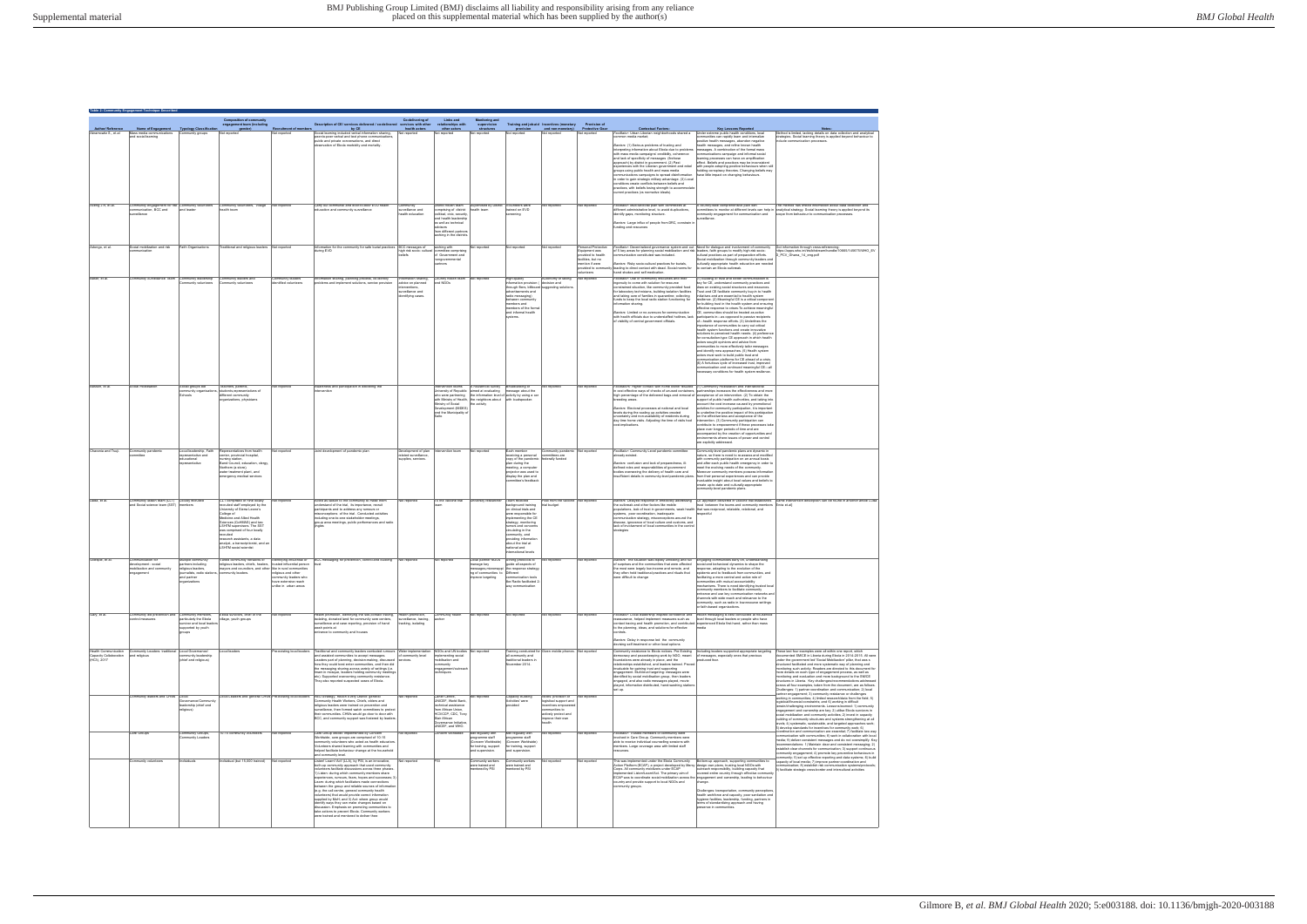| Ho, et al. for the<br>Singapore Study Group, committees, volunteers<br>2017 | Grassroots leaders, resident                                                                                       | Community groups<br>community leaders<br>lunteers                                                                                                       |                                                                                                                                                                                                                                                          |                                                                                                                                                                                                                                                            | Grassroots leaders and volunteers distributed<br>information leaflets and mosquito repellents in their<br>mmunities and reminded people to check for<br>mosquito breeding groups. Resident committees<br>organised garbage/litter collections and surveyed<br>ment for mosquito breeding spots.                                                                                                                                                                                                                                                                                                                                                                                                     | iknow                                                                                                                                                                                                                                              |                                                                                                                                                     |                                                                                                                                                                                                                                                                                                                                                                                                                              |                                                                                                                                                                                                                                                                                                                                                                                        |                                                                                                                                                      |              | Once Zika had moved to mosquito population<br>has acitecute viinummab heau taemmevon<br>-<br>engagement for vector control, which contributed to<br>the reduced spread within four weeks. Quick.<br>ational, multi-sectoral action was required.                                                                                                                                                                                                                                                                                                                                                                                                                                                                      |                                                                                                                                                                                                                                                                                                                       |                                                                                                                                                                                                                    |
|-----------------------------------------------------------------------------|--------------------------------------------------------------------------------------------------------------------|---------------------------------------------------------------------------------------------------------------------------------------------------------|----------------------------------------------------------------------------------------------------------------------------------------------------------------------------------------------------------------------------------------------------------|------------------------------------------------------------------------------------------------------------------------------------------------------------------------------------------------------------------------------------------------------------|-----------------------------------------------------------------------------------------------------------------------------------------------------------------------------------------------------------------------------------------------------------------------------------------------------------------------------------------------------------------------------------------------------------------------------------------------------------------------------------------------------------------------------------------------------------------------------------------------------------------------------------------------------------------------------------------------------|----------------------------------------------------------------------------------------------------------------------------------------------------------------------------------------------------------------------------------------------------|-----------------------------------------------------------------------------------------------------------------------------------------------------|------------------------------------------------------------------------------------------------------------------------------------------------------------------------------------------------------------------------------------------------------------------------------------------------------------------------------------------------------------------------------------------------------------------------------|----------------------------------------------------------------------------------------------------------------------------------------------------------------------------------------------------------------------------------------------------------------------------------------------------------------------------------------------------------------------------------------|------------------------------------------------------------------------------------------------------------------------------------------------------|--------------|-----------------------------------------------------------------------------------------------------------------------------------------------------------------------------------------------------------------------------------------------------------------------------------------------------------------------------------------------------------------------------------------------------------------------------------------------------------------------------------------------------------------------------------------------------------------------------------------------------------------------------------------------------------------------------------------------------------------------|-----------------------------------------------------------------------------------------------------------------------------------------------------------------------------------------------------------------------------------------------------------------------------------------------------------------------|--------------------------------------------------------------------------------------------------------------------------------------------------------------------------------------------------------------------|
| Jiang, et al.                                                               | Social mobilization for<br>vareness generation                                                                     | /illage leaders<br>mmunity leaders<br>eligious leaders, and<br>nmunity volunteers                                                                       | /illage leaders, community<br>leaders, religious leaders, and                                                                                                                                                                                            | Not reported                                                                                                                                                                                                                                               | Improve the public's awareness in<br>order to change behaviors towards EVD control                                                                                                                                                                                                                                                                                                                                                                                                                                                                                                                                                                                                                  | Not reported                                                                                                                                                                                                                                       | Not reported                                                                                                                                        | lot reported                                                                                                                                                                                                                                                                                                                                                                                                                 | Multiple stages of<br>tensive training with<br>major focus on<br>educating the public<br>on how to prevent the<br>insmission of EVD.<br>well as encouraging<br>people to promptly<br>seek medical care in<br>the event that they<br>experience signs and<br>vmptoms associate<br>ith the disease                                                                                       | Not reported                                                                                                                                         | Not reported | Barriers: Prevalence of poor behaviors, including an<br>unwillingness to report Ebola, a preference for<br>ditional healing, and unsafe burials                                                                                                                                                                                                                                                                                                                                                                                                                                                                                                                                                                       | The training increased awareness of EVD control<br>and prevention, as well as community engagement.<br>It also established a mechanism for coordination<br>and cooperation between the community and a<br>essional team                                                                                               |                                                                                                                                                                                                                    |
| Juarbe-Rey, et al.                                                          | Community based participatory<br>earch                                                                             | Women in reproductive<br>age, mothers, sport<br>leaders, students, and<br>mmunity leaders                                                               | Women in reproductive<br>age, mothers, sport leaders,<br>students, and community leaders                                                                                                                                                                 | Community partners<br>recruited community<br>members                                                                                                                                                                                                       | Co-developing three risk communication strategy- Zika Not reported<br>awareness health fair, health education through<br>theater, and community forums and workshops                                                                                                                                                                                                                                                                                                                                                                                                                                                                                                                                |                                                                                                                                                                                                                                                    | Linkage with                                                                                                                                        | Periodic meetings<br>were held to update<br>partners, coordinate<br>efforts, examine<br>publicity plans,<br>distribute<br>esponsibilities, and<br>identify needs                                                                                                                                                                                                                                                             |                                                                                                                                                                                                                                                                                                                                                                                        | Use of facilitator quide Activities were funded Not reported                                                                                         |              | Facilitator: Partnering with community members<br>allowed for contextualizing risk communication<br>strategies to convey health information in formats that engagement strategies enables residents in low-<br>were easily understood and well-received by<br>munity members. community members'<br>volvement in planning, developing, and<br>nplementing this risk communication initiative<br>ontributed to an increased sense of project<br>hership                                                                                                                                                                                                                                                                | Community-based participatory approaches for the<br>esign of risk communication and community<br>come communities to make informed decisions for<br>the protection against Zika virus and other<br>osquito-bome diseases                                                                                              |                                                                                                                                                                                                                    |
| Kinsman, et al.                                                             | Community participation in<br>relopment of messages                                                                | Community members<br>ncluding traditional<br>eaders, imams, pastors,<br>women's leaders, youth<br>leaders, health<br>rsonnel, and teacher               | Imam/pastor. Traditional<br>mmunity leader, youth leader,<br>women's group, Traditional<br>healers                                                                                                                                                       | to respective village chief,<br>then called a meeting with<br>key stakeholders, includin<br>traditional leaders, imams,<br>pastors,<br>women's leaders, youth<br>leaders, health personn<br>and teachers, who later<br>was identified as study<br>pondents | The study team introduced Co-developing messages on topics as<br>ambulances, burial teams, and the use of chlorine                                                                                                                                                                                                                                                                                                                                                                                                                                                                                                                                                                                  | Not reported                                                                                                                                                                                                                                       | Research Consortium<br>eam members,<br>epresentatives from<br>the MoHS, the US<br>Centers for Diseas<br>Control, and local<br>NGOs -<br>Focus 1000. | Not reported                                                                                                                                                                                                                                                                                                                                                                                                                 |                                                                                                                                                                                                                                                                                                                                                                                        | Activities were funded Not reported                                                                                                                  |              | Barriers: Lessons learned from messaging in previous Communication with the community and message<br>viral haemorrhagic epidemics were not taken into<br>account, and which contributed to prolonging the<br>outbreak. Also the messaging was top-down without<br>nsidering the local social-cultural aspects.                                                                                                                                                                                                                                                                                                                                                                                                        | dissemination should be conducted on a two-way<br>basis, with the use of trusted messengers for each<br>segment of the population                                                                                                                                                                                     |                                                                                                                                                                                                                    |
| Kirk-Sell, et al.                                                           | Community and faith-based<br>rganisations                                                                          | Faith organisation<br>munity groups                                                                                                                     | Unknow                                                                                                                                                                                                                                                   | Pre-existing groups                                                                                                                                                                                                                                        | Public health officials responsible for responding to<br>Zika highlight the importance of partnerships with CBO<br>and FBO, especially to improve communication with<br>non-English speakers or hard to reach populations.<br>Targeting a variety of different community<br>ganisations (women's clubs, garden clubs etc). Also<br>cordinated with community health workers.                                                                                                                                                                                                                                                                                                                        | Engaged by                                                                                                                                                                                                                                         | Not reported                                                                                                                                        | Not reported                                                                                                                                                                                                                                                                                                                                                                                                                 | Vot reported                                                                                                                                                                                                                                                                                                                                                                           | Not reported                                                                                                                                         | Not reported | Facilitator: Pre-existing groups in the community, that Deploying messages across multiple platforms,<br>the Public Health officers would link with to help<br>upport activities.                                                                                                                                                                                                                                                                                                                                                                                                                                                                                                                                     | tailoring nuanced messages for target populations. done.                                                                                                                                                                                                                                                              | Note: does not describe any more in-depth what type of CE was                                                                                                                                                      |
| Le Marcis, et al                                                            | mités de veile vilageois<br>(CVV), or village-watch<br>mmunities AND Cadets<br>ociaux                              | Community Groups,<br>ommunity Leaders                                                                                                                   | CVVs made up of: local eltes,<br>official representatives of youths by community members.<br>and women, religious leaders,<br>traditional healers and Ebola<br>survivors. Cadets Sociaux (vouth<br>groups set up during 2000s in<br>sponse to conflict). | CVV were to be selected<br>Cadets sociaux -<br>cruitment not reported                                                                                                                                                                                      | CVV: intended to create a local mechanism for<br>resolving issues around population resistance and<br>emological surveilance. However, the CVV in<br>itself provoked resistance. CVV meant to engage loca<br>leaders to 'develop trust' and improve community<br>acceptability of response, but had many struggles,<br>including assault and no admittance to communities.<br>Cadets sociaux challenged and attacked MoH and<br>other outsiders who came into vilages. They<br>tablished own 'watch committees' to protect<br>nmunities. Community mediation processes<br>(faciltated by WHO) went in to investigate history<br>Ebola development and enable community<br>owerment and mobilisation | Not reported                                                                                                                                                                                                                                       | CVV supported by<br>UNICEF                                                                                                                          | Not reported                                                                                                                                                                                                                                                                                                                                                                                                                 | lot reported                                                                                                                                                                                                                                                                                                                                                                           | Not reported                                                                                                                                         | Not reported | Facilitator: Strong historical factors influenced the<br>acceptability of CVVs, and the community (largely<br>influenced by cadets sociaux) response to Ministry of "fundamental recognition that within communities<br>Health and external actors efforts. Outsiders were met power and legitimacy are always contested<br>with violence, leading to arrest of community<br>members. People had large distrust in outsider<br>terventions, and had previous mechanisms for<br>ommunity monitoring. Cadets took it upon<br>themselves to monitor and enforce rules for Ebola.<br>Lack of historical understanding, and doing pre<br>'ground work' to establish connections meant CVV<br>plementation did not succeed. | CE is not a 'one-size-fits-all'. Inflexible or top down<br>resources'. CE requires dynamic awareness of<br>istory, context and power                                                                                                                                                                                  | This article presents three case studies, each using different CE<br>within their own contexts of Sierra Leone. Guinea and Liberia.<br>Case studies are detailed individually, but under the same article<br>adinc |
|                                                                             | Community Liaiso                                                                                                   | Community leader                                                                                                                                        | Womar                                                                                                                                                                                                                                                    | Nominated by community                                                                                                                                                                                                                                     | Community representative present during planning<br>stages of new Ebola Treatment Centre, who<br>expressed concerns, priorities, and negotiated for<br>services for communities. Also related concerns<br>regarding post-Ebola and the impact of the ETC.<br>Negotiated for hiring quotas from in the community<br>Also led to youth leadership working with<br>sub-annual MGOs to raise awareness through<br>outreach programmes, and included training of<br>mmunity task-forces. Weekly meetings were held to<br>inform communities of ETC updates. Establishment of<br>new community based organisation called 'Taking<br>nitiatives', and other initiatives from youths have als<br>sulted.    | Not reported                                                                                                                                                                                                                                       | RC implementing<br>Ebola Containmen                                                                                                                 |                                                                                                                                                                                                                                                                                                                                                                                                                              |                                                                                                                                                                                                                                                                                                                                                                                        | Not reported                                                                                                                                         | Not reported | Barrier: Containment measures (cremation of the<br>deceased, lock-downs and ebola treatment centres<br>that did not have capacity to support all those<br>admitted) led to much rumours, distrust and criticism<br>towards government response. A new ETC was being effects of such engagement may be establishme<br>established in a stadium, which was foreseen to be   of other community initiatives that represent<br>dangerous and also take away jobs and activities for community needs.<br>people in that area, who already had several other<br>atment centres nearby.                                                                                                                                      | community leadership/representative need to be<br>present during planning stages, to negotiate on<br>behalf of community, which will support more                                                                                                                                                                     | rticle has several aspects of CE: new initiatives, community task<br>orces, etc. but the most discussed was community representatio<br>in the ETC planning, which is reported here.                                |
|                                                                             | Chief                                                                                                              | Community leader                                                                                                                                        | Not reported                                                                                                                                                                                                                                             | Pre-existing community                                                                                                                                                                                                                                     | Community-ownership-model' had Chiefs activity<br>olved as chief community mobilisers, who would do<br>BCC but also impose unpopular measures (like fines)<br>For the most part, this was accepted as Chiefs were<br>from the communities and were already an authority<br>figure. When new Ebola case emerged, the<br>government took action to shut-down markets in town<br>without engaging the Chief community mobilisers                                                                                                                                                                                                                                                                       | Not reported                                                                                                                                                                                                                                       | Government Ebola<br>sk force                                                                                                                        | Not reported                                                                                                                                                                                                                                                                                                                                                                                                                 | Not reported                                                                                                                                                                                                                                                                                                                                                                           | Not reported                                                                                                                                         | Not reported | Chiefs were initially recruited to support Ebola<br>activities within communities, however when a new<br>case emerged the government took action via closing abandoned during peak crisis times (i.e. new Ebola<br>markets without consultation with Chief, and thus<br>Chief did not get opportunity to communicate with<br>community. Additionally, large mistrust in Ebola<br>esponse to begin with - many community members<br>insidered it a money-making operation for<br>ganizations and health workers                                                                                                                                                                                                        | Meaningful engagement of leaders/CE activities<br>needs to be embedded throughout, and not<br>case in this instance).                                                                                                                                                                                                 |                                                                                                                                                                                                                    |
| Li, et al.                                                                  | Community based response<br>strategy in contact tracing and<br>cial mobilisation                                   | Community social<br>nobilizer including<br>ncluding community<br>eligious leaders,<br>mmunity activists<br>primary health-care<br>orkers, and volunteer | Community and religious leaders, Community and religious<br>community activists,<br>mmunity activists.<br>vimary health-care workers, and<br>rolunteers                                                                                                  | had a high school or<br>higher education level of<br>had some health<br>educational background<br>were recruited and traine<br>to form the local<br>mmunity<br>sponse team                                                                                 | Alert case report, contact tracing, and social                                                                                                                                                                                                                                                                                                                                                                                                                                                                                                                                                                                                                                                      | Contact tracing,<br>ouse-to-house visit<br>prepare health facility<br>reports, and<br>mmunity report;<br>Impart messages of<br>EVD prevention to<br>their community<br>nembers via face-to<br>face, and also<br>gnitudintsib<br>osters and brochun | Not reported                                                                                                                                        | The community<br>nobilisers were<br>supervised by<br>experienced senior<br>upervisors and field<br>supervisors<br>rom the Western Area<br>District Health<br>Management<br>Team. They were<br>systematically trained<br>on their roles and hov<br>to implement their task<br>the community                                                                                                                                   | Training workshop on Not reported<br>EVD messages like,<br>nfection prevention i<br>the community, and<br>skills needed for sor<br>hilization                                                                                                                                                                                                                                          |                                                                                                                                                      |              | Provision of soap and Facilitator: Community education and social<br>obilization could facilitate public awareness and<br>mprove the compliance of community members with<br>Barriers: in absence of an effective EVD vaccine.<br>community-based risk reduction measures were<br>among the best ways to interrupt Ebola transmissio<br>and can be effective even in areas with weak health<br>astructure                                                                                                                                                                                                                                                                                                             | Community-based education for the local residents<br>with face to face communication, especially for the<br>influential community persons is an effective means<br>ention and control measures in their communities for BCC. Need to tailor community education to the<br>text of the community.                      |                                                                                                                                                                                                                    |
| Maduka, et al.                                                              | munity mob                                                                                                         | Community members<br>rained as mobilise                                                                                                                 | lot reporte                                                                                                                                                                                                                                              | mmunity mobilizers who<br>already had experience<br>working as community<br>tobilizers during<br>supplemental immunizatio<br>activities                                                                                                                    | Record keeping of the area which includes the numbe<br>of households where<br>IPC sessions held, demonstrations, Information<br>Education, and Communication (IEC) materials<br>distributed cases of non-compliance and issues/<br>rumours raised during the session. For IPC community<br>and control messages relating to the causes of<br>EVD, its symptoms, prevention, treatment, and care                                                                                                                                                                                                                                                                                                     |                                                                                                                                                                                                                                                    | he data manager<br>and social<br>mobilization team at team conducted<br>the EOC.                                                                    | One supervisor was<br>collated data from all provided to a cluster<br>the community mobiler of five teams and two about EVD, its<br>and transmitted them supervisors to each<br>to UNICEF and the state. Also, members and prevention. The<br>operations manager of of the communication<br>and<br>social mobilization sub-presentation for<br>regular field visits to<br>provide supportive<br>supervision for the<br>eams. | one-day training<br>covered basic facts<br>causes, symptoms<br>raining emphasized<br>treatment and care in<br>the event of someon<br>developing EVD<br>symptoms. It also<br>mphasized stigma<br>revention, safe buria<br>ractices, and hand-<br>washing<br>emonstration. The<br>rethods employed for<br>the training included<br>ectures, role play,<br>ndividual and group<br>ercises |                                                                                                                                                      | lot reported | litator: Use of earlier developed IPC strategy used IPC although resource intensive and time<br>uring infectious disease outbreak in Uganda<br>Barriers: Existing risky Cultural practices like self-<br>medication, open-defecation, ceremonies and mass<br>gatherings washing and staying overnight with dead<br>animals, the handling of<br>body fluids during childbirth, and washing the corpse<br>of a man                                                                                                                                                                                                                                                                                                      | consuming, this strategy has the potential to<br>ontribute to improved knowledge on modes of<br>spread, symptoms, and practices on prevention of<br>EVD                                                                                                                                                               |                                                                                                                                                                                                                    |
| Massey et al.                                                               | ommunity consultation for<br>appropriate and culturally safe<br>ays to reduce the influenza<br>risk in communities | Community members<br>from aboriginal<br>opulation                                                                                                       | Not reported                                                                                                                                                                                                                                             | Key stakeholders in these<br>nmunities identified by<br>the ACCHS and key<br>informants were<br>approached to input into<br>the influenza consultation                                                                                                     | Community inputs were provided on issues of reducing Inputs for joint<br>the risk of influenza at home and at community<br>gatherings such as funerals; and providing access to for aboriginal<br>health services. Key inputs were provided on the<br>issues of significance of a local resource person, Clear<br>communication. Access to health services, funerals<br>actice and Social and community support issues.                                                                                                                                                                                                                                                                             | development of plans<br>population                                                                                                                                                                                                                 | Policy and program<br>division of the country                                                                                                       | Not reported                                                                                                                                                                                                                                                                                                                                                                                                                 | The implementation<br>leam provided input<br>bout the nature of<br>influenza, its<br>transmission, and the<br>volving epidemic<br>during the<br>sultation                                                                                                                                                                                                                              | Not reported                                                                                                                                         | Not reported | Facilitator: Australian Health Management Plan for<br>Pandemic Influenza was prepared to protect all<br>Australians and reduce the impact of a pandemic on<br>social function and the economy.<br>Barriers: Indigenous people are approximately five<br>times more likely than non-Indigenous Australians to<br>be bosnitalised for swine influenza and a similar<br>proportion required intensive care treatment. There is<br>o measures that appropriate to be devised for this                                                                                                                                                                                                                                     | Measures to reduce the risk of influenza in<br>mmunities must be developed with the<br>nmunities to maximise their acceptance. The<br>rocess of engagement and ongoing respectful<br>egotiations with communities is critical to<br>eveloping culturally appropriate pandemic<br>sitigation and management strategies |                                                                                                                                                                                                                    |
| Masumbuko and<br>Hawkes.                                                    | Student-led educational<br>mpaign to increase<br>ommunity awareness and<br>ngagement                               | Medical students<br>romUniversité Catholic<br>du Graben (UCG),                                                                                          | Medical students                                                                                                                                                                                                                                         | Not reported                                                                                                                                                                                                                                               | Community outreach activities included a parade with Not reported<br>branded t-shirts and banners through the main streets<br>and market, speeches with loudspeaker, one-on-one<br>interactions<br>with community members in public<br>spaces, presentations at faith-based gatherings<br>(Sunday church service), and radio announcements                                                                                                                                                                                                                                                                                                                                                          |                                                                                                                                                                                                                                                    | Link with ministry of<br>Health and<br>nternational<br>rganisations                                                                                 | Not reported                                                                                                                                                                                                                                                                                                                                                                                                                 | Students were<br>half day) in<br>the biology,<br>ransmission modes.<br>and social dimensions<br>of EVD, together with<br>oragmatic strategy<br>and schedule for the<br>ommunity outreach.                                                                                                                                                                                              | The social mobilisation Not reported<br>ovided training (one and the campaign wa<br>ınded                                                            |              | Barriers: Poverty, HIV/AIDS, and ongoing violent<br>conflict following civil and international wars, fear of act as opinion leaders' and 'social mobilizers' given<br>EVD since the last outbreak in West Africa, mistrust of their tacit cultural understanding and biomedical<br>national government and international agencies and knowledge, they can tailor health messages, build<br>security concerns                                                                                                                                                                                                                                                                                                          | Medical students appear to be well positioned to<br>rapport, increase interpersonal communication.<br>empower community members, and promote<br>optimal health outcomes                                                                                                                                               |                                                                                                                                                                                                                    |
| Mbaye, et al                                                                | Community Based Surveillance<br>Committee (SABC in french)<br>mmunity Leaders                                      | Groups                                                                                                                                                  | Youths, other community<br>members, faith and other<br>nmunity leaders                                                                                                                                                                                   | Community driven with the<br>support of international<br>ırtners                                                                                                                                                                                           | Community death reporting, Sensitization, Controls at<br>entry and exit points of communities, safe corpse<br>anagement and burials                                                                                                                                                                                                                                                                                                                                                                                                                                                                                                                                                                 | Anthropologists used<br>as mediators between<br>communities and the<br>health sector                                                                                                                                                               |                                                                                                                                                     | Community meetings                                                                                                                                                                                                                                                                                                                                                                                                           |                                                                                                                                                                                                                                                                                                                                                                                        | Funding from<br>international partne<br>for community<br>projects, food<br>distribution, hand<br>washing kits<br>distribution, free<br>consultations |              | 1% of rural population, Poor access(38.9%) and<br>utilization (18.8%) of health services, Poor geographic expression for populations during an epidemic car<br>reach of health facilities (about 1033 health facilities prompt community engagement; Communities are<br>for 10.95 millions people. Ethnic and political conflicts, not passive during an epidemic, they take initiatives<br>overty and Youth unemployment.                                                                                                                                                                                                                                                                                            | Community resistance as being a form of<br>the state of their knowledge and health system/<br>State/ International community supports;                                                                                                                                                                                |                                                                                                                                                                                                                    |